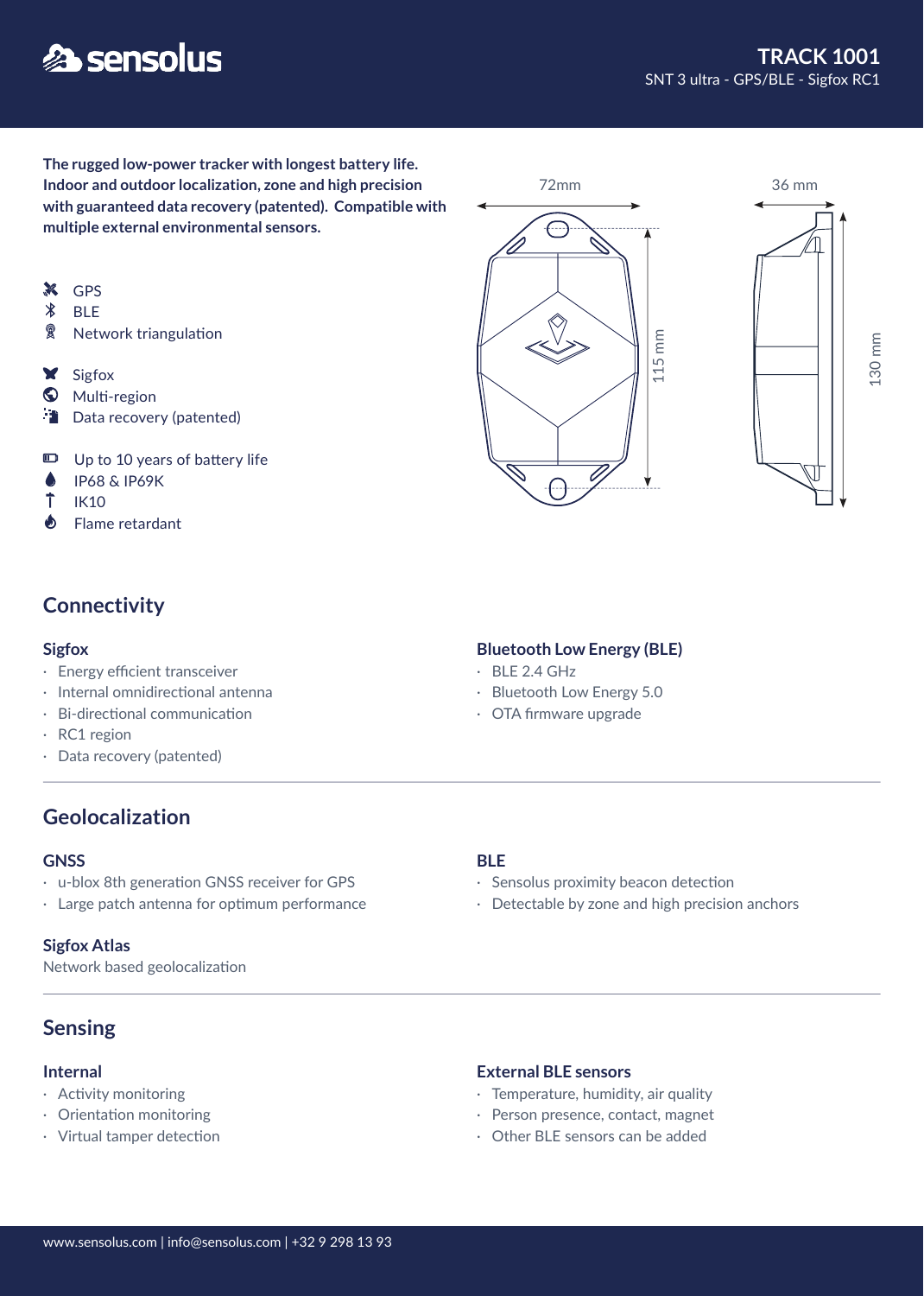## **Mounting**

· Holes (7x9mm) for screws or rivets

· Cable ties

## **Mechanics & design**

**Antennas**

All antennas are internal

**Size** 130x72x36 mm (L W H)

**Weight**

200 gram

**Color** Translucent black

**Casing**

- · Polycarbonate (lexan 943A)
- · Flame retardant
- · UV-stabilized

## **Battery**

- · Up to 10 years battery life depending on operating mode
- $\,\cdot\,$  User replaceable battery pack (Li-SoCl $_2$ ) 8400 mAh 3.6V
- · 2,7 gram Lithium

## **Certifications**

· Sigfox RC1 verified EN-60905-1

**Regulatory** CE, FCC ID: 2AQYP-3ABGPSW

## **User interaction**

**Device activation** Magnetic activation

#### **Synchronize remote settings**

- · Instant: Magnet activation
- · Periodic: No user interaction needed

IP68 & IP69K with automotive-grade venting membrane **Water & dust resistance**

IK08 & IK10 (frontal impact) **Impact resistance**

 · Double sided tape · Magnets (optional)

EN 60068 **Drop shock and vibration**

-20 to 60°C (optional to 80°C) **Operating temperature**

-40 to 85°C **Storage temperature**

**Sigfox Electrical safety**

Declaration ID: D048003 **Bluetooth 5.0**

**LED feedback** Green & red LED feedback on the device